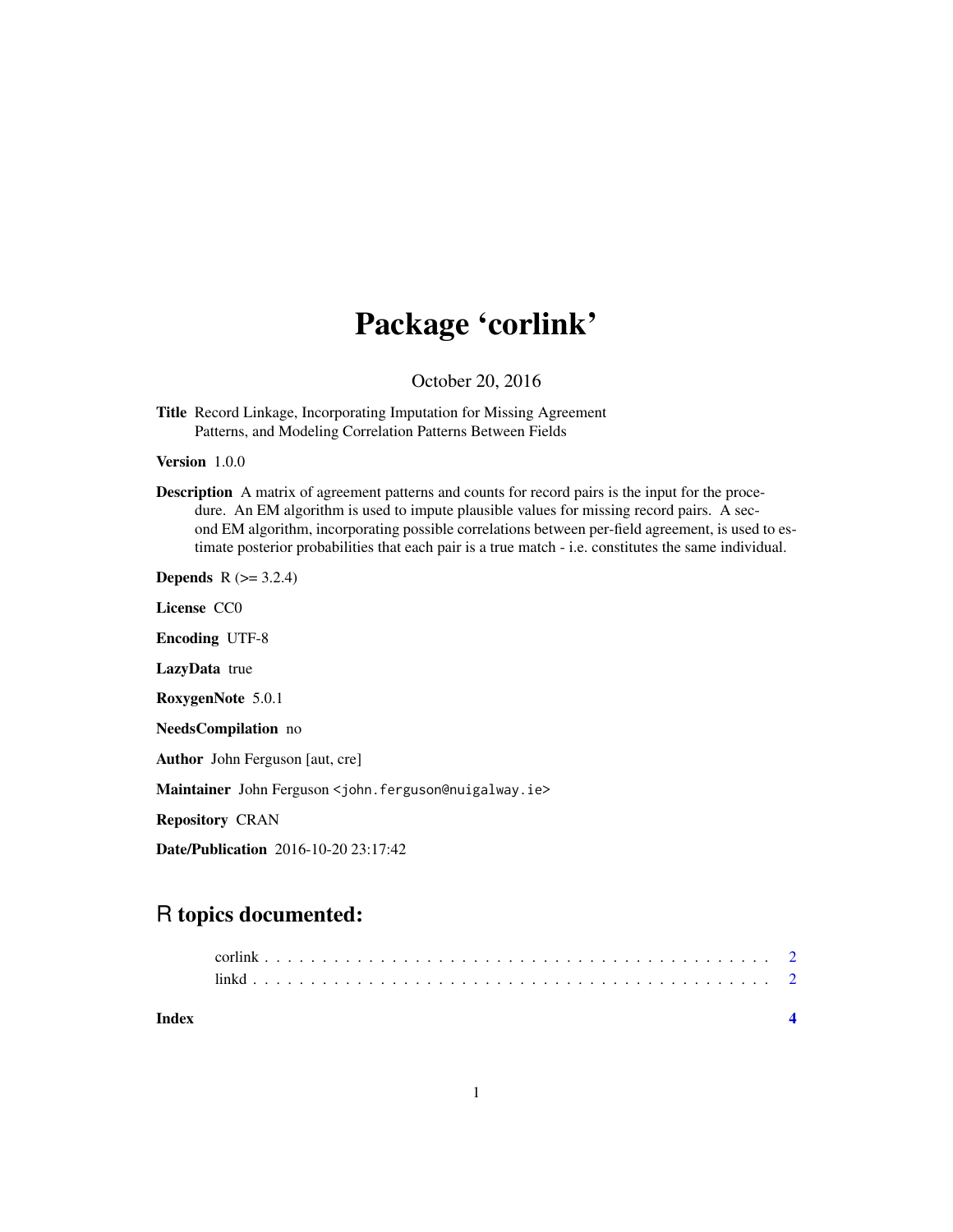<span id="page-1-0"></span>corlink *corlink: Record linkage, Incorporating Imputation for Missing Agreement Patterns, and Modeling correlation patterns between fields*

#### Description

A matrix of agreement patterns and counts for record pairs is the input for the procedure. An EM algorithm is used to impute plausible values for missing record pairs. A second EM algorithm, incorporating possible correlations between per-field agreement, is used to estimate posterior probabilites that each pair is a true match - i.e. constitutes the same individual.

#### corlink functions

linkd

linkd *Function to impute missing agreement patterns and then to link data*

#### Description

Function to impute missing agreement patterns and then to link data

#### Usage

```
linkd(d, initial_m = NULL, initial_u = NULL, p_init = 0.5,fixed\_col = NULL, alg = "m")
```
#### Arguments

| d         | Matrix of agreement patterns with final column counting the number of times<br>that pattern was observed. See Details                                       |
|-----------|-------------------------------------------------------------------------------------------------------------------------------------------------------------|
| initial_m | starting probabilities for per-field agreement in record pairs, both records being<br>generated from the same individual. Defaults to NULL                  |
| initial u | starting probabilities for per-field agreement in record pairs, with the two records<br>being generated from differing individuals Defaults to NULL         |
| p_init    | starting probability that both records for a randomly selected record pair is as-<br>sociated with the same individual                                      |
| fixed col | vector indicating columns that are not to be updated in initial EM algorithm.<br>Useful if good prior estimates of the mis-match probabilities. See details |
| alg       | character; see Details                                                                                                                                      |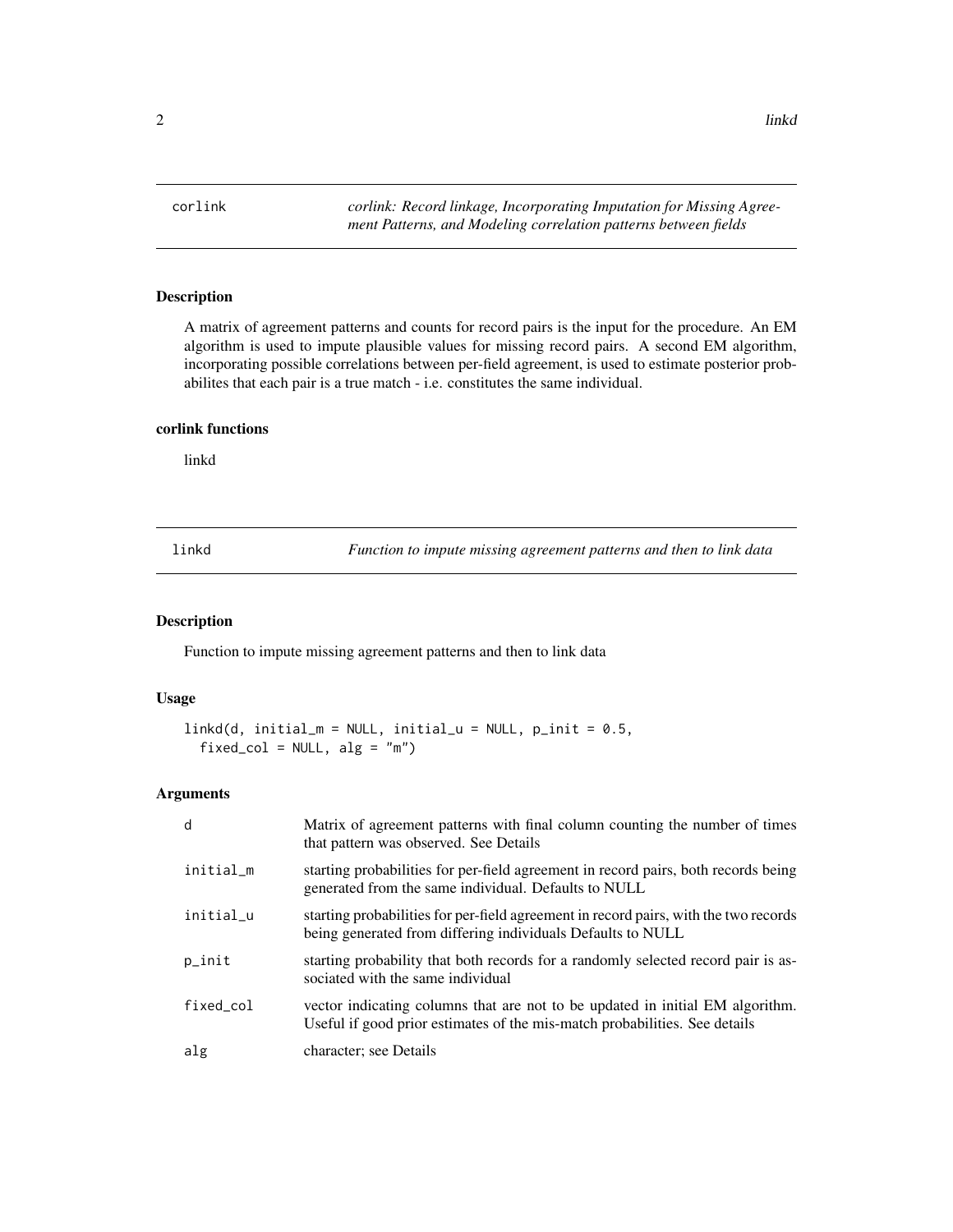#### linkd 3

#### Details

d is a numeric matrix with N rows corresponding to N record pairs, and L+1 columns the first L of which show the field agreement patterns observed over the record pairs, and the last column the total number of times that pattern was observed in the database. The code 0 is used for a field that differs for two record, 1 for a field that agrees, and 2 for a missing field. fixed\_col indicates the components of the u vector (per field probabilities of agreement for 2 records from differing individuals) that are not to be updated when applying the EM algorithm to estimate components of the Feligi Sunter model. alg has four possible values. The default 'm' fits a log-linear model for the agreement counts only within the record pairs that corresponds to the same individual, 'b' fits differing log-linear models for the 2 clusters, 'i' corresponds to the original Feligi Sunter algorithm, with probabilities estimated via the EM algorithm, 'a' fits all the previously listed models

#### Value

A list, the first component is a matrix - the posterior probabilities of being a true match is the last column, the second component are the fitted models used to generate the predicted probabilities

#### Examples

```
# Simulate data
m\_probs \leq rep(0.8,6)u_{\text{probs}} < -\text{rep}(0.2, 6)means_match <- -1*qnorm(1-m_probs)
means_mismatch <- -1*qnorm(1-u_probs)
missingprobs \leq rep(.2,6)
thedata <- do_sim(cor_match=0.2,cor_mismatch=0,nsample=10^4,pi_match=.5,
m_probs=rep(0.8,5),u_probs=rep(0.2,5),missingprobs=rep(0.4,5))
colnames(thedata) <- c(paste("V",1:5,sep="_"),"count")
output <- linkd(thedata)
output$fitted_probs
```